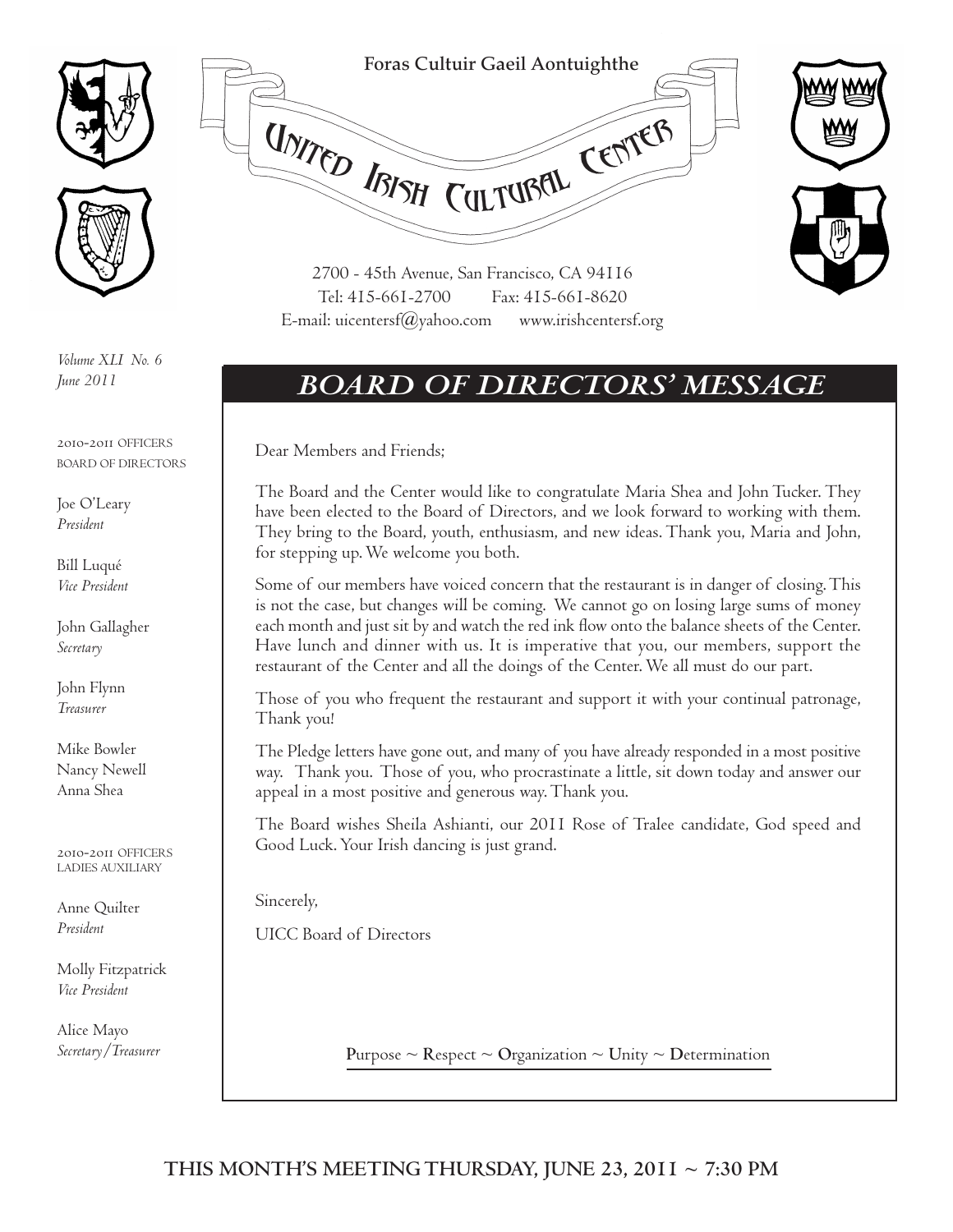### *THURSDAY NIGHT DINNER CLUB*

Our May 19 dinner was enjoyed by all. Many thanks for everyone's support and special thanks to those who donated raffle prizes: Heather Johnston, Barbara Reilly, Jim & Alice Mayo, Agnes Fee, Anne Young, Blanche Raven, Luke Philpott, Walter & Lois Heim, Eileen & Pat O'Sullivan, Pat D'Arcy, Brian D'Arcy, Shelley D'Arcy, Dorothy & John Sorenson, Gertrude Kyne, Donnajean Carter and Jackie Frietas. The next Thursday Night Dinner will be **June 16**. No-host cocktails start at 5:30 pm and dinner will be served at 6:00 pm. The price is \$20.00 per person. Dinner includes soup or salad, your choice of Lamb Shanks or Baked Cod, dessert and coffee or tea. The tax and tip is included in the price. Please make your reservations early with Phyllis O'Connor at 650/878-5986 or Alice Mayo at 415/584-6334. Reservations close on Sunday, June 12.

— Anne Quilter and Molly Fitzpatrick, *Co-Chairpersons*

### *LADIES AUXILIARY*

Our Ladies Auxiliary Dinner will be Friday, June 10 at 6PM. There is a choice of entree: Chicken Pomodoro, small Prime Rib or Filet of Sole. Price is \$25 per person. Call Phyllis O'Connor at 650/878-5986 for reservations. Reservations close Tuesday, June 7.

— Anne Quilter, *President*

### *SILVER GAELS*

Friday lunch and card playing on June 3 at 12:30 PM. Call Jennifer at the Center for reservations 415/661-2700. Our River Rock Casino trips are so popular we have a full bus and a waiting list!

— Anne Quilter

### *32/50 CLUB*

### **The Final 32/50 Drawing for June 15, 2010**

The winning combination was Alaska & Cork held by James & Rita O'Mahony for \$3,250

Eileen & Steve Collins Michelle Curran Mrs. Ivy Devlin Peggy & Michael Cooney Bob Duncan Julia Dwyer Julia Fitzgerald Edward Fowlie Sally Harrington Maureen Hickey Mary Hyland Lynn King Barry R. King Jeremiah Mahoney Kevin McCormick Mary L. Morch Florence M. Morris Kathleen O'Keeffe John S. O'Keeffe Thomas O'Neill David Thompson Joseph O'Leary Kathleen O'Connell Bacolini

Anthony Anderson Timothy Breen Tom Clune Thom & Barbara Anderson John Gallagher Dennis Galvin Mary Geracimos Stephan & Magaret Gavney

### **The First 32/50 Drawing for May 15, 2011**

The winning combination was Montana & Monaghan held by Julia Fitzgerald for \$3,250

Patricia Quinn Columbia Div. #2 James Grealish Rita Collins Patricia A. Hayes Bridie Cremin Joseph O'Leary Alice & James Mayo Frances Hughes John Kiernan 32/50 Club John Sears Pat & Joan Casey Mary Greene John S. O'Keeffe 32/50 Club 32/50 Club Dorothy A. Sorenson Ann Armstrong

Cathrine Dillon (Clan) Mary Callanan Tom & Eileen Clayton Diarmuid & Mary Ann Philpott 32/50 Club AOH Div #17 Carmel Gallagher Maureen & Kathleen Leonard 32/50 Club 32/50 Club William Luqué Joseph & Helen Naish

Everyone listed received \$50

If you would like more information about the 32/50 Club please leave a message for the 32/50 Committee at (415) 661- 2700, ext. 305.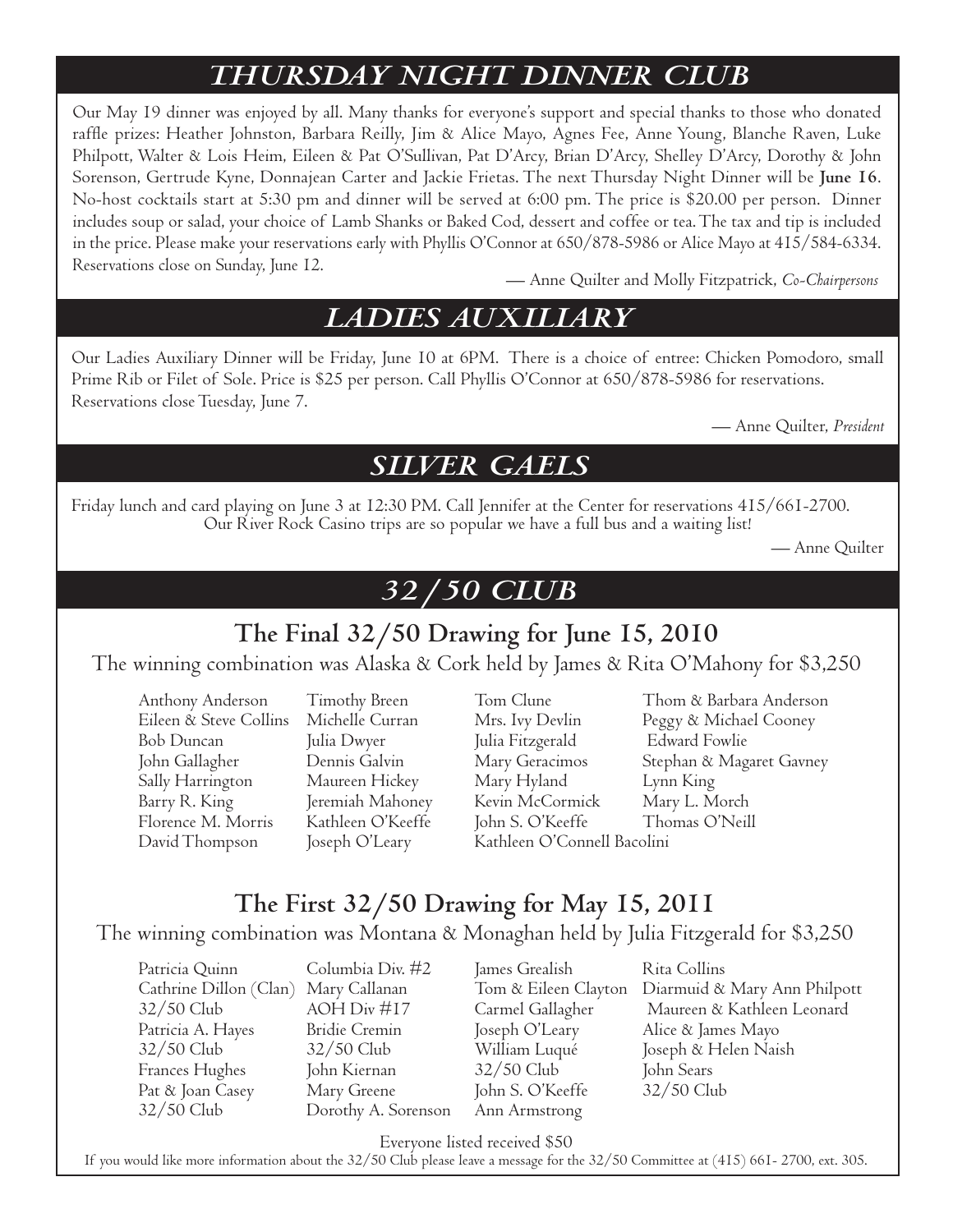#### **JUNE 4, SATURDAY**

- **Study Group on The Ancient Mysteries of Ireland** 2:00pm - 4:00pm ~ UICC Board Room Everyone welcome. For more information call Jo Coffey  $415/585-6506$  or email: coffey.jo $(\partial)$ gmail.com
- **Celts Football Dinner**  For reservations call Patrick Powers 650/302-5797

#### **JUNE 5, SUNDAY**

**• Giants Night at the Irish Center** with Giants Closer Brian Wilson. This will be a sellout event supporting the Giants Community Fund. The festivities will include music by the Rogues (with special performance by Giants 3rd base coach Tim Flannery), a panel discussion with Brian Murphy of KNBR, silent auction, door prizes and ballpark food. Tickets \$100 adults, \$50 kids 14 and under. Please contact Kathleen Dowling McDonough at 415-564-6487 or kathleen@littlecablecars.com

#### **JUNE 6, MONDAY**

**• River Rock Casino Trip**

#### **JUNE 9, THURSDAY**

**• Set Dancing Classes ~ 7:30pm - 9:30pm** For info call Josephine Brogan 415/681-4803 or josephinebrogan@yahoo.com

#### **JUNE 16, THURSDAY**

- **Thursday Night Dinner ~ 6pm** No-host cocktails 5:30pm and dinner 6pm Reservations required. Call Phyllis O'Connor 650/878-5986 or Alice Mayo 415/584-6334
- **Set Dancing Classes ~ 7:30pm 9:30pm** For info call Josephine Brogan 415/681-4803

#### **JUNE 19 SUNDAY**

**• Father's Day Brunch ~ 10am - 2pm**  Call for reservations 415/661-2700

#### **JUNE 23, THURSDAY**

- **GENERAL MEETING ~ 7:30pm**
- **Set Dancing Classes ~ 7:30pm 9:30pm** For info call Josephine Brogan 415/681-4803

#### **JUNE 26, SUNDAY**

 • **Children's Ceili ~ 4 - 6pm**  Comhaltas children FREE Non Comhaltas members \$5 per child or \$10 for two or more in family Call Josephine Brogan at 415-681-4803 or josephinebrogan@yahoo.com

#### **JUNE 30, THURSDAY**

**• Set Dancing Classes ~ 7:30pm - 9:30pm** For info call Josephine Brogan 415/681-4803 or josephinebrogan@yahoo.com

### *JUNE CALENDAR MUSIC AT THE BAR*







**Christy O'Connell & Kevin Roche SATURDAY 4 SATURDAY 11 Sean Lightholder Comhaltas Traditional Music SATURDAY 18** SATURDAY 25 The Huddys

### **PRIX-FIXE MENU**

Thursday, Friday,

Saturday & Sunday evenings.

\$18.95 (not including tax and gratuity) *No Member Card discount.* 

### Law Offices of **Jack Riordan**

#### Kerry Riordan Sykes\* *Maureen S. McFadden*

\*Certified Specialist in Estate Planning, Trust & Probate Law by the State Bar of California Board of Legal Specialization

> 377 West Portal Avenue, San Francisco, CA 94127  $(415) 661 - 9050$

> > Free Initial Consultation

### **Brennan & Associates Insurance Brokers**

License No. 0649629

**Thomas J. Brennan Business Insurance Specialists** 

*800-826-5550*

 *2200 Powell Street, Suite 1225 Emeryville, CA 94608*

#### **DEADLINE for JULY 2011 BULLETIN is JUNE 15**

Please call the UICC with questions at 415/661-2700. If you have a specific question contact Adrienne Verreos at Falcon Associates Inc. • tel: 415/468-4130 • fax: 415/468-3549

· email: falconassoc@earthlink.net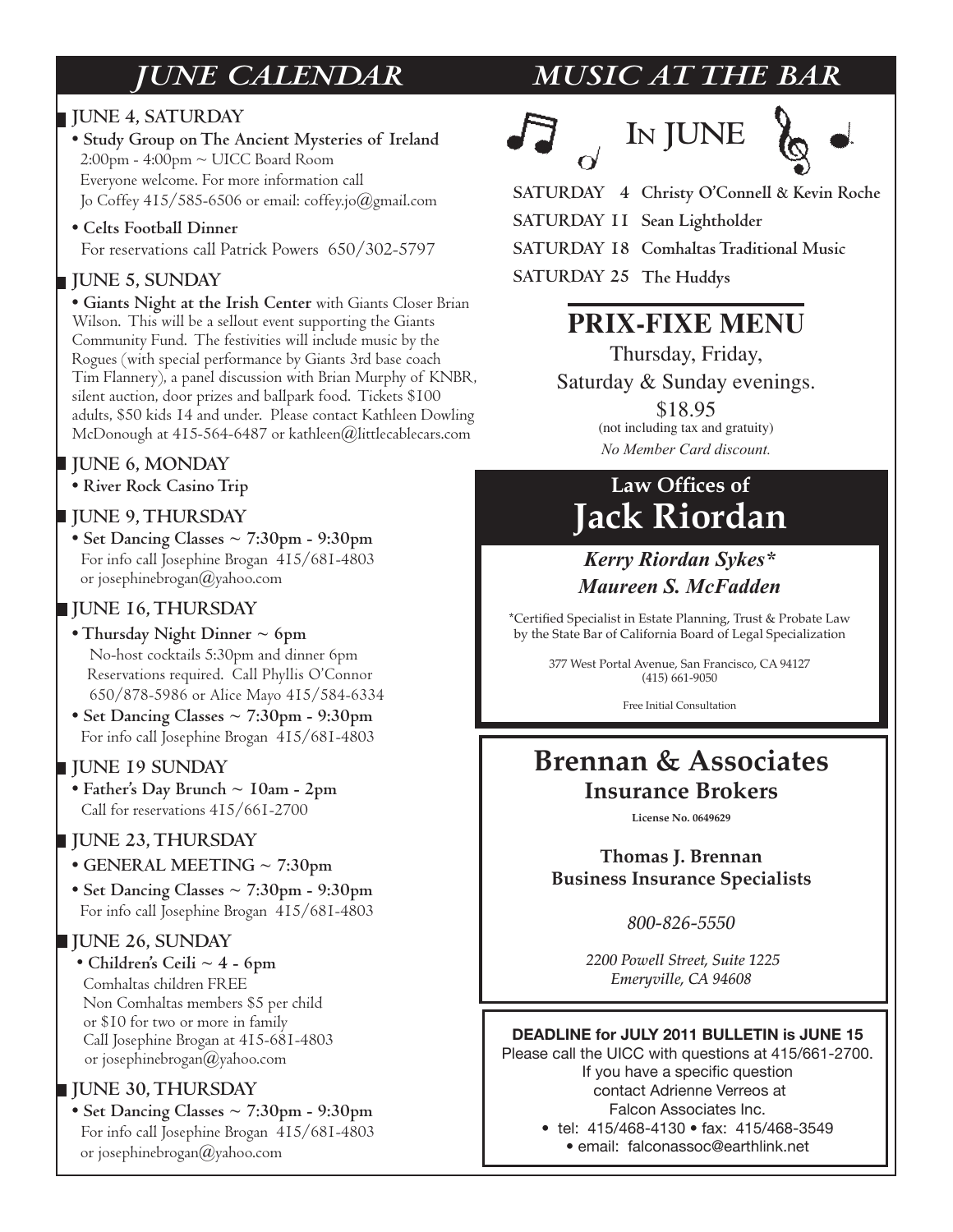### **MEMBERSHIP CORNER**

 $nic \_\$ membership@yahoo.com

#### HAPPY FATHER'S DAY TO ALL OUR DADS.

"Be kind to thy father, for when thou wert young, Who loved thee so fondly as he?"

— Margaret Courtney

**Welcome to NEW Member: Breda Supple** 

In the April newsletter, we misspelled new member, Jim McHugh's name. Please accept our apologies.

Welcome to TRANSFER Members: Dana Patrice Bozin, Kitty Fiorentini, Natalie Kojimoto, Sharon Mullins Wilson, Maureen Santa Maria

Heartfelt condolences to the Families of: Kathleen Hurley, Kevin Mullen, Maura Wait RIP

#### **MEMBER NEWS**

The Hurley family shared their sad news with us. Kathleen Hurley, a member of the UICC and Rebel Cork Ladies, passed away April 28,2011. She will be dearly missed by her children, Sheila Birmingham, Angela Wilkinson, Mary Durkan, John Hurley and Kathy Taylor- all members of the UICC. After a long illness, she is now at peace and again united with her husband, Jim Hurley. RIP

**Caitie O'Shea** sent us this great news. "We are all so proud of KC and Kiera. Congratulations to granddaughters of John and Deborah O'Shea, (RIP) Charter Members of the UICC (they would be so proud!) and daughters of Jim and Beth O'Shea, long time UICC members. Kristine Colleen O'Shea (KC) graduated Magna Cum Laude from Notre Dame De Namur University in Political Science and History and was also inducted into the Omicron Delta Kappa Society, the National Leadership Honor Society. Kiera Noelle O'Shea graduated from Sacred Heart Cathedral High, (her father's alma mater) and will continue her love of learning and soccer in college next year."

Best wishes to all our graduating seniors for a bright future and congrats for a job well donel

Congratulations to all the winners of Leo Walsh scholarships including those who are related to UICC members: Anna Lyons, daughter of Redmond Lyons and Mary Staunton; Padraig Lyons, son of Con and Brenda Lyons; Logan White, son of Joanne Hayes-White and grandson of Patricia and the late Tom Hayes; Matthew Philpott, grandson of Luke and Bridget Philpott and Gus O'Sullivan, grandnephew of member (Daniel) Kevin O'Sullivan (RIP).

(If we missed anyone's name, please send us an e-mail and we will be happy to include it in next month's newsletter.)

Please tell us what you and your family are doing.

Send your news for inclusion in next month's newsletter to: uicc\_membership@yahoo.com



Once again the Rose of Tralee Committee did a great job with the selection process and with organizing the lovely Dinner/Dance. Kudos to the committee-John Tucker, Denise Egler, Teresa Moore, Michael LaBoeuf, Jamie Lundy and Roisin Hunt, who was our amazing 2010 Rose, and to Barry O'Brien, Vice Consul General of Ireland, who mc'd the event.

#### **MEMBERSHIP FILES**

It's important that your individual Membership file is accurate and current. Send 'Change of Address' (via e-mail address below OR mail to UICC) to keep your file current. Review the MIA's members on the Membership page of UICC website and forward updates.

Forward your e-mail address to receive bi-weekly updates of UICC events and activities.

Please know that your member file is confidential. If you have any concerns or questions, direct them to Membership Committee. uicc\_membership@yahoo.com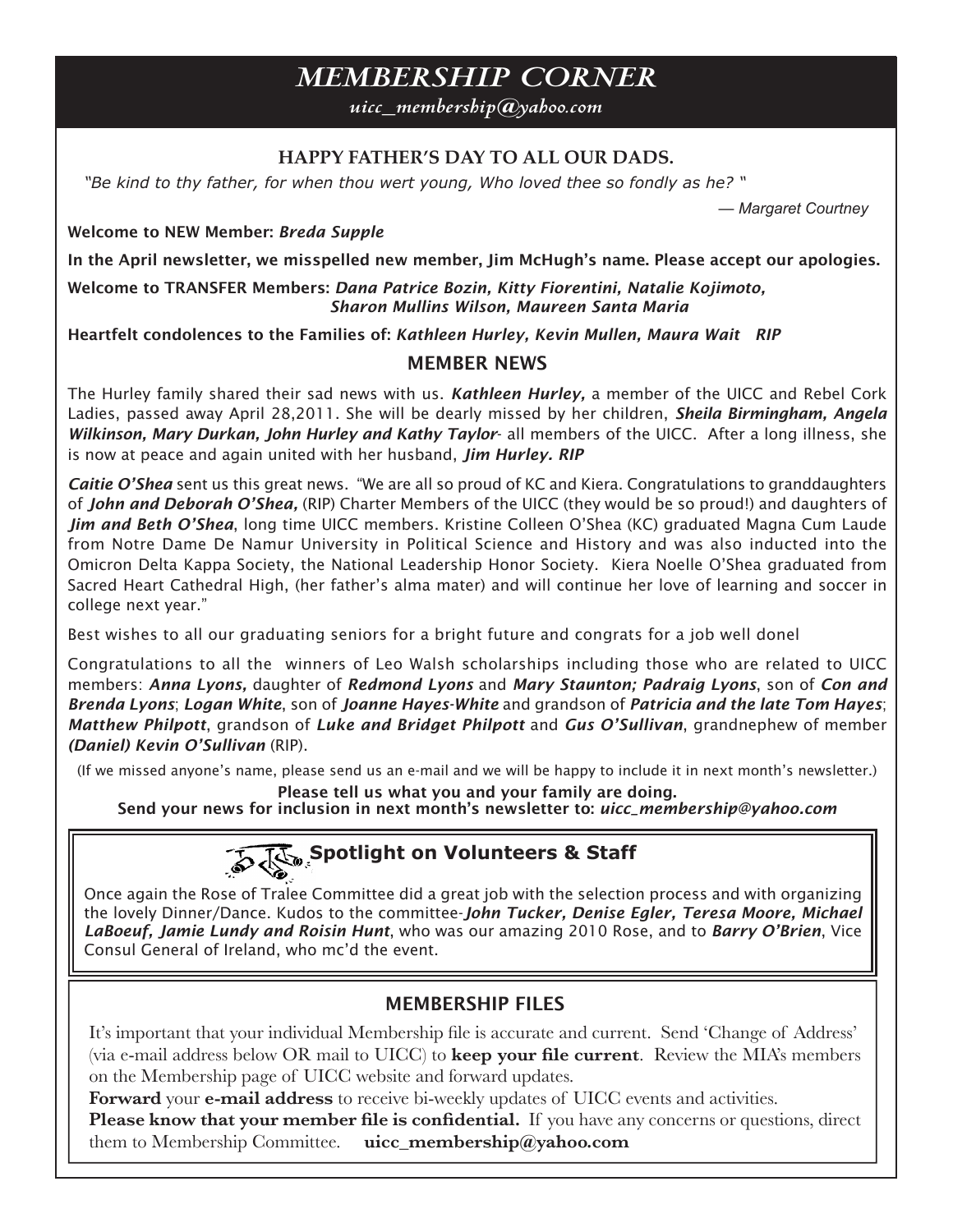## **2011 ICCC LEO T. WALSH SCHOLARSHIP AWARDS**

On Wednesday, May 18th, ten graduating students were awarded scholarships by the ICCC Leo T. Walsh Scholarship Committee at the Irish Center. The graduates, five high school seniors and five eighth graders, each received checks for \$1000 and \$750, respectively. During the seventeen years since the program was started by the late Leo Walsh in 1994, more than 250 scholarships totaling more than \$190,000 have been awarded to graduating students.

T**his year's \$750 award winners,** 

#### **their scholarship sponsors, and the schools they will be attending in the Fall:**

- **JULIA JOYCE**, The Frank Keane Memorial Scholarship, *Marin Catholic*
- **ANNA LYONS**, The Thomas Mylett Memorial Scholarship, *Convent of the Sacred Heart*
- **PADRAIG LYONS**, The Leo T. Walsh Memorial Scholarship, *St. Ignatius*
- **CORNELIUS "GUS" O'SULLIVAN**, The Mary Looney Memorial Scholarship, *Sacred Heart Cathedral*
- **LOGAN WHITE**, Bud Duggan Family Scholarship in Memory of Madeline Duggan, *Sacred Heart Cathedral*.

#### **This Year's \$1000 Award Winners:**

- **ERICA BLOOM,** The Diarmuid Philpott Scholarship, *U.C., Irvine*
- **CIARA DOLAN**, The Liam Spiers Memorial Scholarship, *Lewis and Clark College*
- **KEVIN LYNCH**, The Noonan Family Scholarship in Memory of Rita Guiney, *Sonoma State University*
- **MATTHEW PHILPOTT,** The Martin Keane Memorial Scholarship, *Biola University*
- **SIOBHAN SMITH,** The Frank and Martin Keane Memorial Scholarship, *Gonzaga University*

The committee is very grateful for the continued generosity of the scholarship sponsors: Dan Duggan; Peggy Mylett; Frank and Lois Noonan; Marie Looney Woods; Pat Walsh: Joan Frost, and many, many others in the Irish community who continue to support the Program.

> *The ICCC has recently received tax-exempt 503 (c)(3) status, therefore all donations to the Scholarship Program are now tax-deductable.*

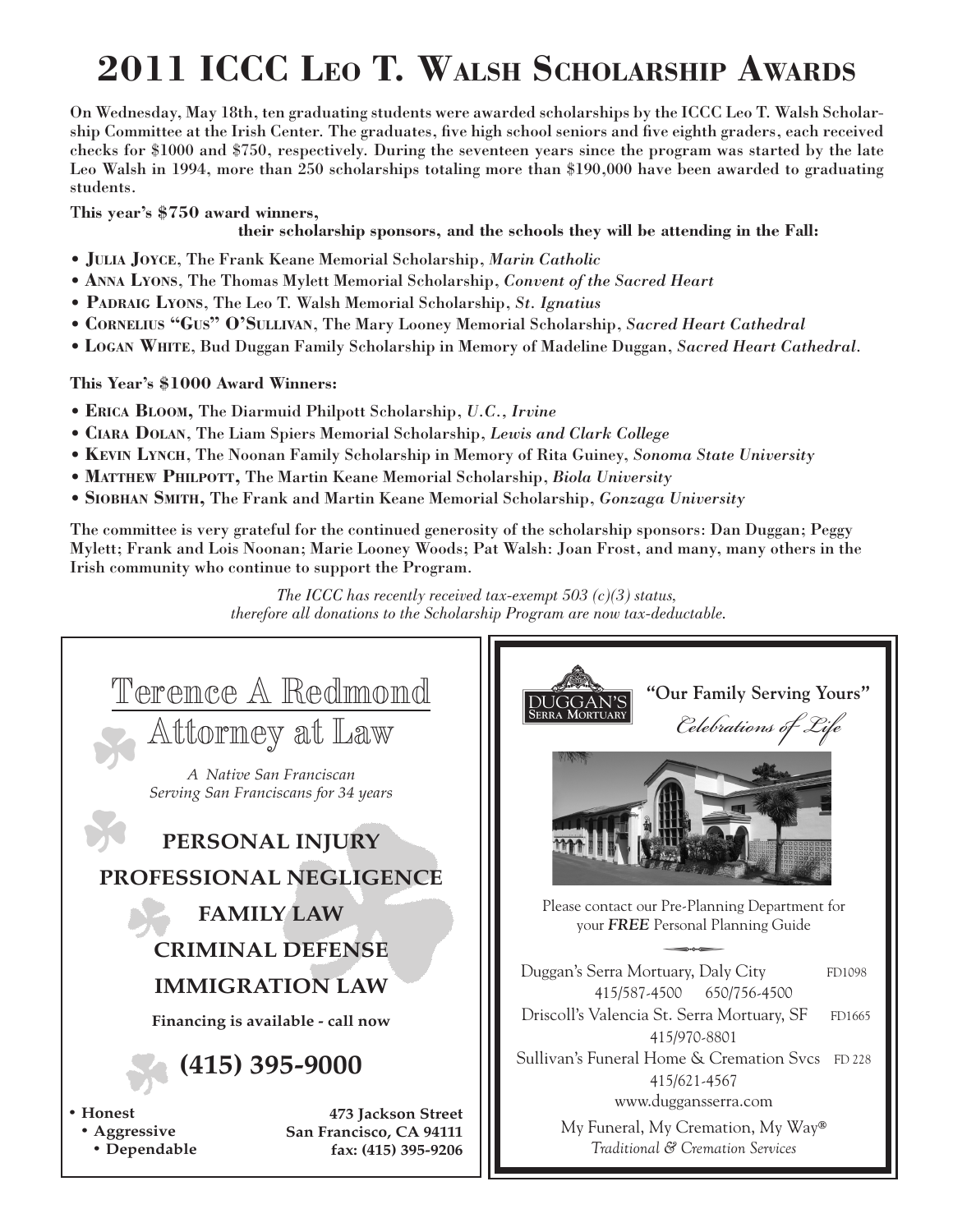# Roxie Market & Deli ex shanahans market

YOUR IRISH FOOD HEADQUARTERS in the SUNSET



Irish Breakfast served 7 days a week from 7am to 1pm

JOHN CAMPBELL BAKED GOODS DAILY POTATO BREAD ~ BATCH BREAD ~ BROWN BREAD SCONES ~ MEAT & CHICKEN PASTRIES ~ SAUSAGE ROLLS WINSTON BACON, SAUSAGE AND BOILING BACON  $GALTEE \sim$  DONNELLY  $\sim$  SHANNON



**IRISH BACON & SAUSAGES & PUDDINGS** 

**IRISH GOLD BUTTER & SPREAD** 

CADBURY ~ NESTLÉ ~ MARS ~ IRISH CANDIES & SWEETS

ERIN'S ~ KNORR ~ COLEMANS ~ IRISH SOUPS & MIXES

HEINZ ~ BATCHELORS ~ MORTONS



 $BARRY'S \sim LYONS \sim TWININGS \sim IRISH TEAS$ 

**IRISH BEANS & PEAS** 

 $JACOBS \sim BURTONS \sim MCVITIES$ 

**IRISH COOKIES & BISCUITS** 

 $MAGNERS \sim STRONGBOW \sim GUINNESS$ 

**IRISH CIDERS & ALES** 



MANY MORE IRISH PRODUCT BRANDS OATFIELDS ~ BIRDS ~ AMBROSIA ~ WEETABIX ~ MCDONNELL'S ~ MCCANN'S ODLUM'S ~ CHEF'S ~ BORLAND'S ~ HP ~ YR ~ BISTO ~ CLUB ~ LUCOZADE  $CIDONA \sim LILT \sim FANTA \sim UNCLE BEN'S \sim DUERR'S \sim FRUITFIELD$ HUNKY DORY'S ~ KING'S ~ GOLDEN WONDER ~ TAYTO'S ~ WALKER'S ~ KP

### 500 Kirkham Street & 9th Avenue PHONE (415)731-0982 FAX (415)731-3043

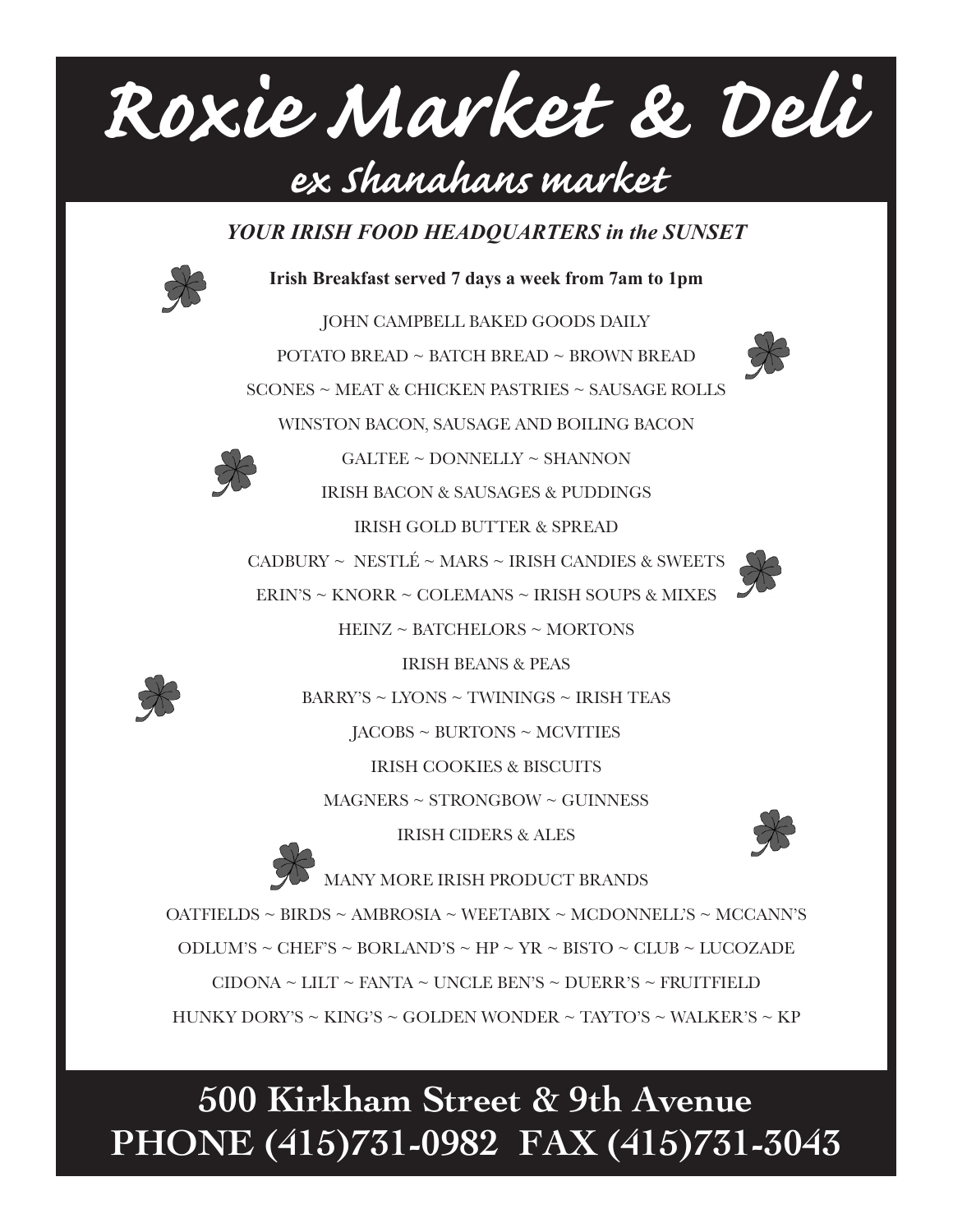

Family owned and operated - with over 25 years of caring experience, fully licensed and accredited.

**Please call Bernadette Kennedy - Administrator** to arrange a tour of the facility and enjoy a complimentary lunch







### **Our Fees:**

Offer you much more than superb hotel services. We offer you warmth, caring, friendship, and stimulating, meaningful activities with new friends. All the comforts of home are yours plus the safety and security that comes with having trained, experienced caregivers always at hand, ready to assist - our monthly fees, however, are substantially less than what you would pay elsewhere!

www.bergassistedliving.com



Lic. #415600306